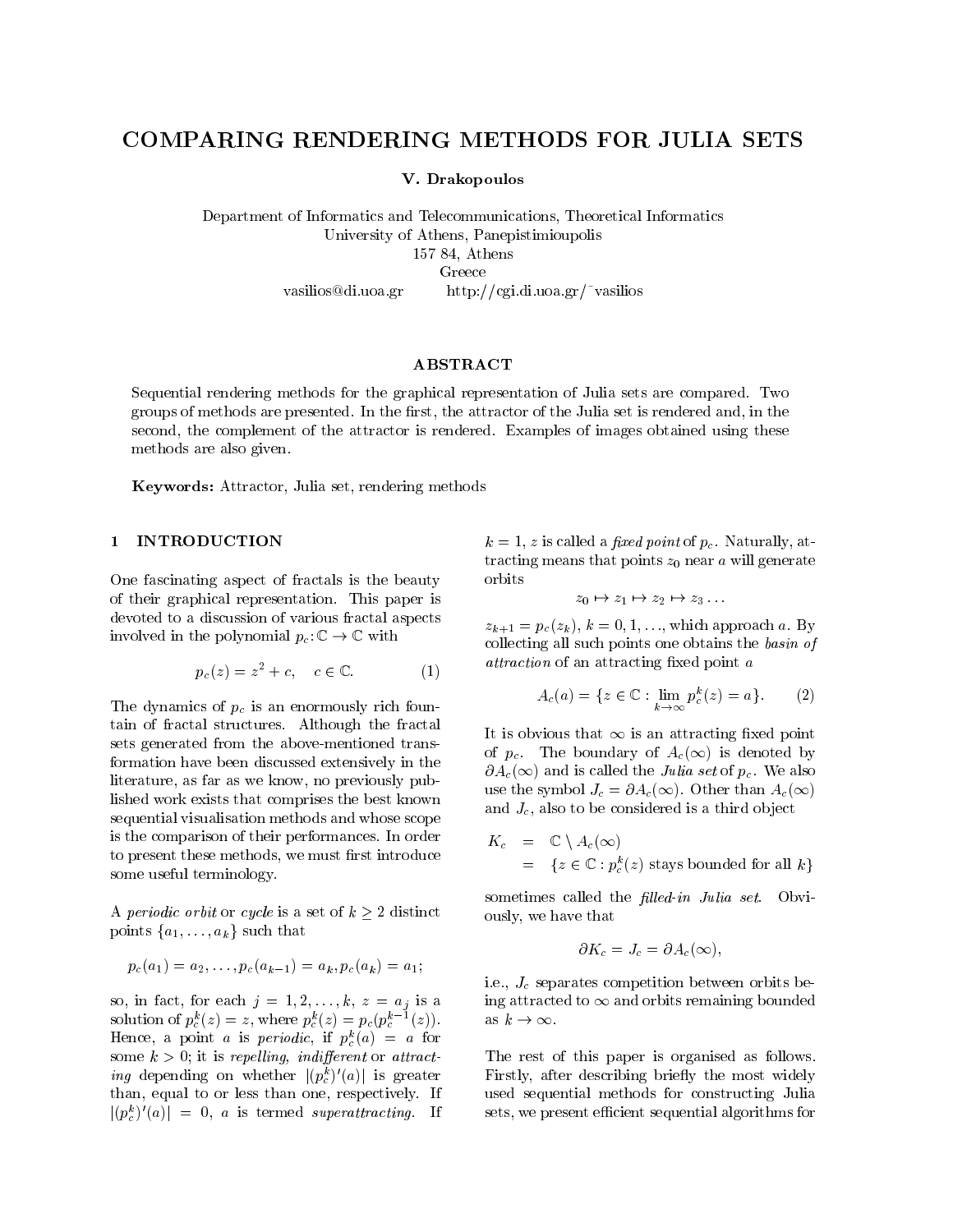rendering purposes. As examples we give sequential algorithms in the form of ready-to-use code to attack the problem of determining the Julia set by inverse iterating and by examining the nearest neighbour pixels. Next, we compare all the implemented sequential methods with each other in order to find the best balance between speedup and accuracy. Finally, some conclusions are drawn along with a discussion of implementational issues.

### 2 VISUALISATION METHODS REVISITED

We consider methods representing Julia sets as they result from iterating the complex quadratic polynomial (1). The methods for rendering Julia sets are diagrammatically represented in Fig. 1. For clarity, these methods are subdivided into two



Figure 1: An overview of the methods for rendering Julia sets

groups: those for the (filled-in) Julia sets and those for the corresponding complements. In a particular picture both aspects are usually combined. There are three approaches to the last group, namely methods representing Euclidean distance from the filled-in Julia set; repelling methods, computing the escape time of a point from  $K_c$  and methods using (electrostatic) potential functions of the  $K_c$ . The last two methods are equivalent, the escape time is proportional to the logarithm of the potential function. For a more detailed study of Julia sets and the sequential algorithms for rendering them an interesting reference is [Peitgen88].

#### 2.1 Inverse Iteration Method

In general, it is not obvious at all how to obtain a reasonable picture of  $J_c$ , though there is an immediate algorithm (Inverse Iteration Method -

IIM) obtained from the following characterisation due to Julia and Fatou: For any c, the equation  $p_c(z) = z$  has two finite solutions  $u_0 \neq \infty \neq v_0$ . the fixed points. If  $c \neq 1/4$ , then at least one of them is a repelling fixed point, say  $u_0$ . Then one has

$$
J_c = \{ z \in \mathbb{C} : p_c^k(z) = u_0 \text{ for some } k \in \mathbb{Z} \}.
$$

Note that, in general,  $p_c(z) = u_0$  has 2 solutions, i.e. the total number of iterated preimages of  $u_0$ obtained by recursively solving the equation  $z^-$  +  $c = u_0$  is

$$
n(k) = 2^{k+1} - 1, \quad k = 0, 1, \ldots
$$

The recursion is nicely represented in a binary tree as in Fig.  $2(a)$ . For the whole tree one needs



Figure 2: Binary tree structures

all  $2^k$  preimages of the level k in order to compute level  $k + 1$ . If one, however, anticipates that N iterations suffice, then there is an obvious way to label the tree as in Fig.  $2(b)$  (depth-first search), which requires only 2(N  $\,$  1) (as compared to  $\,$  1) (as compared to  $\,$  1) (as compared to  $\,$  1) (as compared to  $\,$  1) (as compared to  $\,$  1) (as compared to  $\,$  1) (as compared to  $\,$  1) (as compared to  $\,$  z<sup>2</sup> - ) units of storage.

Another approach is obtained by choosing one of the two roots at random at each stage of the recursion for preimages. This amounts to a random walk on the tree in Fig. 2(a). Usually the method will work for almost all initial  $u_0 \in \mathbb{C}$ . The first few preimages will have to be excluded from the plot. Iterated preimages will approximate  $J_c$ . Formally, this is a typical example for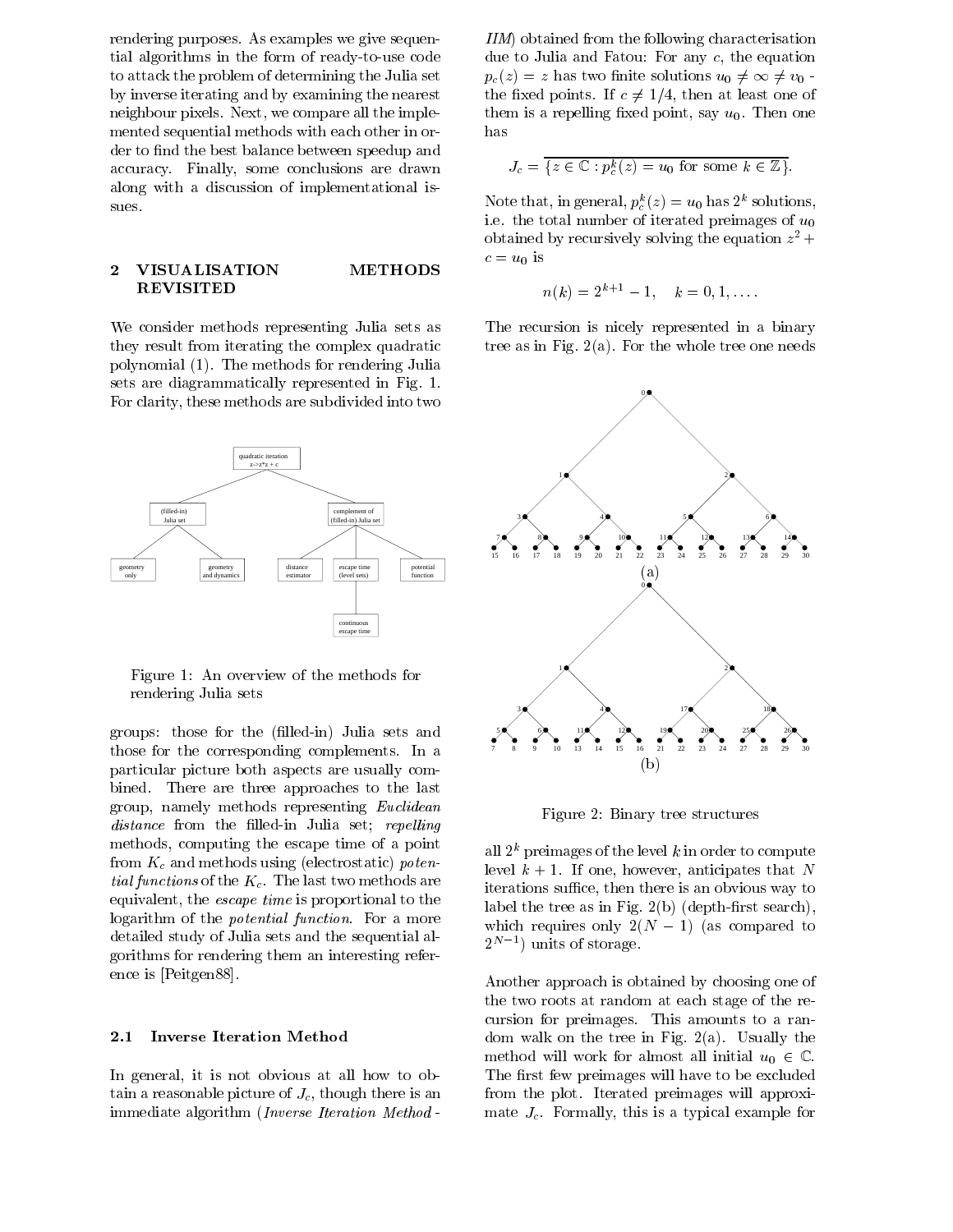an iterated function system (IFS) with maps

$$
w_1(u) = +\sqrt{u-c}
$$
 and  $w_2(u) = -\sqrt{u-c}$ ,

where any set  $A$  of points so far computed yields a larger set  $w_1(A) \cup w_2(A)$ . Barnsley in [Barnsley93] and Hepting et al. in [Hepting91] explore this viewpoint in detail.

The IIM is rather fast in providing a first impression of the shape of the Julia set, although for some parameter choices it takes a very long time to obtain all the details (Fig.  $3(a)$ ). This is why



Figure 3: A Julia set obtained by (a) the IIM, (b) the MIIM, (c) the BSM and (d) the MBSM

variations of IIM or totally different methods are necessary. Note that this method belongs to the second method set of the first group (see Fig. 1). In the case of the IIM the algorithm is:

```
void Julia::IIMethod(CDC *pDC)
{
int x, y;
int times = 0;
int maxdepth = 15;
Stack<IIMRec> CStack;
IIMRec Data, root;
Datau = 0;if (C. Re() == 0 & & C. Im() == 0)Data.Z = Complex(1,0);CStack.push(Data);
while (!CStack.isEmpty()){
  CStack.pop(Data);
```

```
x = \text{round}((\text{Data}.Z.\text{Re}() - \text{Xmin})/dx);y = round ((Data.Z.Im()-Ymin)/dy);
   pDC->SetPixel(x,y,RGB(0,0,100));
   if (Data.label<maxdepth){
     root.Z = sqrtC(Data.Z-C);root.label = Data.label + 1;
     CStack.push(root);
     root.Z = (-1)*root.Z;
     CStack.push(root);
   }
}
}
```
## 2.2 Modied Inverse Iteration Method

A detailed mathematical motivation is given in [Peitgen86], pp.  $37-38$ . The idea of the algorithm is to make up for the nonuniform distribution of the complete tree of iterated preimages by selecting an appropriate subtree, which advances to a much larger level of iteration  $k$  and forces preimages to hit sparse areas more often.

Put  $J_c$  on a square lattice with small mesh size  $\beta$ . Then for any box  $B$  of that mesh, stop using points from B for the preimage recursion, provided a certain number  $N_{max}$  of such points in B have been used. Optimal choices of B and  $N_{max}$  depend very much on  $J_c$  and other computergraphical parameters, such as the pixel resolution of the given system.

Another variant attempts to estimate the contractiveness of  $w_1$  and  $w_2$  (see IIM). Given any point  $u_{m_k} \neq u_0$  on the k-th level of the binary tree in Fig. 2(a) there is a unique path on the tree from  $u_{m_k}$  to  $u_0$  which is determined by the forward iteration of  $u_{m_k}$  (k times):  $p_c(u_{m_k}) = u_0$ . Now, the idea is to stop using  $u_{m_k}$  in the preimage recursion (i.e. to cut off the subtree starting at  $u_{m_k}$ ), provided that the derivative

$$
|(p_c^k)'(u_{m_k})| = \left| \prod_{i=1}^k p_c'(u_{m_i}) \right|
$$

exceeds some bound  $D \in [0, 1)$ , which is the parameter of the algorithm. Here we have written

$$
u_{m_i}=p_c^{k-i}(u_{m_k}),\quad i=0,\ldots,k.
$$

Of course, the above derivatives can be cheaply accumulated in the course of the recursion:

 $NewDerivative = 2 \quad OldDerivative \quad |u_{m_i}|.$ 

In the case of the MIIM the algorithm is:

void Julia::MIIMethod(CDC \*pDC)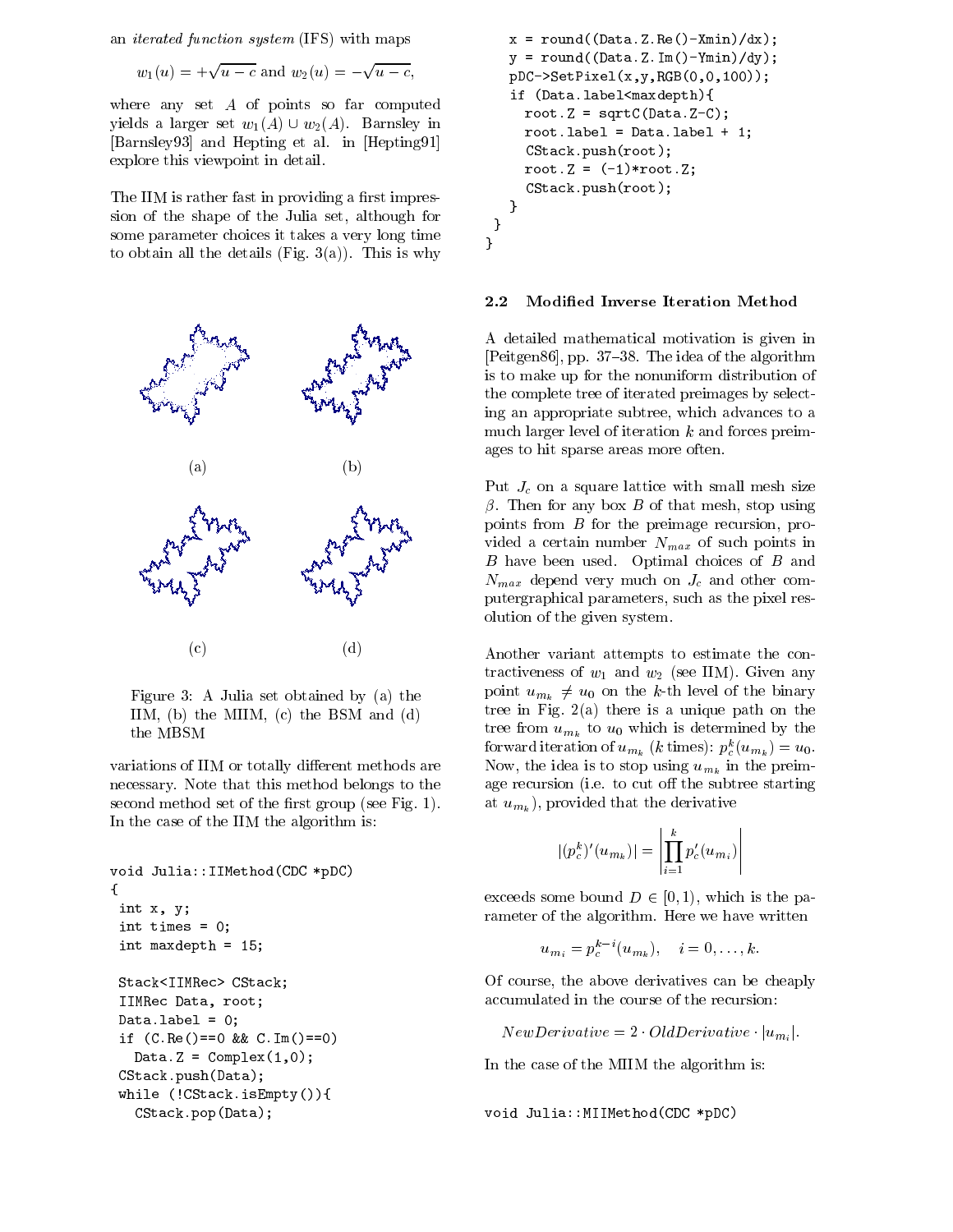```
{
int x, y;
long iter = 0;
Stack<MIIMRec> CStack;
MIIMRec Data, root;
Data.\label{label} = 0;
Data.Deriv = 1;
if (C. Re() == 0 & & C. Im() == 0)Data.Z = Complex(1,0);CStack.push(Data);
while (!CStack.isEmpty()
        && ++iter<SENTINEL){
  CStack.pop(Data);
  x = round((Data.Z.Re() - Xmin)/dx);y = round((Data.Z.Im() - Ymin)/dy);pDC->SetPixel(x,y,RGB(0,0,100));
  if (Data.label<MAXDEPTH
       && Data.Deriv<Dbound){
    root.Z = sqrtC(Data.Z-C);root. label = Data. label + 1;
    root.Deriv = 2*Data.Deriv
                   *root.Z.abs();
    CStack.push(root);
    root.Z = (-1)*root.Z;CStack.push(root);
   }
}
```
### 2.3 Boundary Scanning Method

}

The Boundary Scanning Method, or BSM for short, is even more elementary than IIM. It uses the definition of  $K_c$ , Eq. (3), and  $A_c(\infty)$ , Eq. (2), in a straightforward manner.

Similar to MIIM, this method is based on a lattice -let's assume a square lattice of mesh size  $\beta$ , which could be just the pixel lattice. Choose  $N_{max}$  - a large integer - and  $\cal R$  - a large number. Now let  $q$  be a typical pixel in the lattice with vertices  $v_i, i = 1, 2, 3, 4$ . The algorithm consists in a labeling procedure for the  $v_i$ 's:

```
v_i is labelled 0, provided v_i \in A_c(\infty);v_i is labelled 1, provided v_i \in K_c.
```
Then  $q$  is called *completely labelled*, provided the vertices of  $q$  have labels which are not all the same. A good approximation of  $J_c$  is obtained by coloring all completely labelled pixels in the lattice (Fig.  $3(c)$ ). Thus it remains to decide whether  $v_i \in A_c(\infty)$ . The answer is yes, provided  $\qquad \qquad$ that  $|p_c(v_i)| > R$  for some  $\kappa \leq N_{max}$ . Otherwise, it is assumed that  $v_i \in K_c$ . Note that BSM belongs to the first method set of the first group (see Fig. 1). In the case of the BSM the algorithm is:

```
int Julia::SetLevel
               (double x, double y)
{
 double SQRx, SQRy, temp;
 int iter = 0;
 SQRx = x*x;SQRy = y*y;for(;(iter<Nmax)
       && (SQRx+SQRy<Rmax);iter++){
    temp = SQRx-SQRy+C-Re();
   y = 2*x*y+C \ldots Im();
   x = temp;SQRx = x*x;SQRy = y*y;}
return iter;
ł
}
int Julia::CompletelyLabelled
               (double x, double y)
{\color{red} \bullet} . The contract of the contract of the contract of the contract of the contract of the contract of the contract of the contract of the contract of the contract of the contract of the contract of the contract of 
 int labelledpixels=0;
 if (SetLevel(x,y+dy)==Nmax)
    labelledpixels++;
 if (SetLevel(x,y-dy)==Nmax)
    labelledpixels++;
 if (SetLevel(x+dx, y)=Nmax)labelledpixels++;
 if (SetLevel(x-dx,y)==Nmax)
    labelledpixels++;
 return (labelledpixels<4
            && labelledpixels>0);
}
```

```
Rec Julia::PointInSet(int i, int j)
{\bf r} and {\bf r} and {\bf r} and {\bf r} and {\bf r}int OnBoundary=0;
double x, y;
Rec R;
Complex Z0 = RFP(C);
R.i = round((Z0.Re() - Xmin)/dx);R.j = round((Z0.Im() - Ymin)/dy);if (!CompletelyLabelled(R.i, R.j)){
   i = 2*MAXROW/3;y = Ymin;x = Xmin + i*dx;
   for (j=1; j<MAXCOL
        && !OnBoundary; j++){
     y += dy;
     OnBoundary =
       CompletelyLabelled(x,y);
   ł
   }
   R.i = i; R.j = j-1;}
return R;
}
```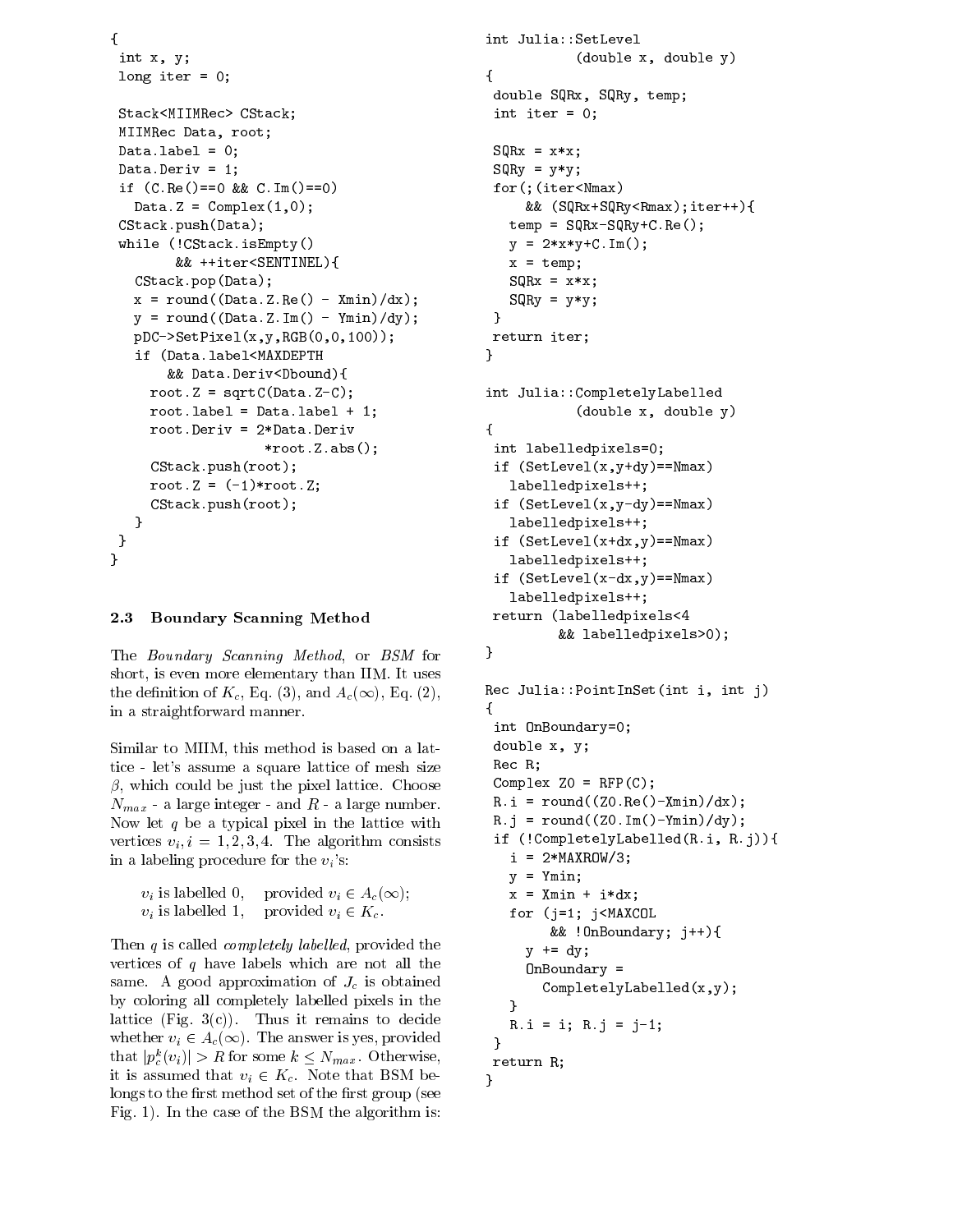```
void Julia::BSMethod(CDC *pDC)
{\bf r} and {\bf r} and {\bf r} and {\bf r} and {\bf r}double x, y;
x = Xmin;
for(int i=1; i<=MAXCOL; i++)x+=dx; y=Ymin;
   for(int j=1; j <= MAXROW; j ++){
      y+=dy;if (CompletelyLabelled(x,y))
        pDC->
        SetPixel(i,j,RGB(0,0,100));
   }
 }
}
```
## 2.4 Modied Boundary Scanning Method

It is obvious that scanning all pixels of a lattice will be very time consuming, in particular for pixels inside  $K_c$ . If  $J_c$  is connected, a much more economical algorithm is obtained in the following way. Assume that  $q_0$  is a pixel in the lattice which is completely labelled. Pixel  $q_0$  is used as a seed for a neighbourhood search process: Move all (immediately) neighbouring pixels of  $q_0$  onto a stack. Then test each pixel in the stack in three steps:

1. compute labels of vertices of a pixel from the stack;

2. index whether pixel is completely labelled as in BSM;

3. if last pixel is completely labelled, push all those (immediate) neighbours that have not been tested before onto the stack (Fig. 3(d)).

In the case of the MBSM the algorithm is:

```
void Julia::MBSMethod(CDC *pDC)
{
Image JSet(MAXCOL, MAXROW);
Stack<Rec> stack;
double X, Y;
Rec Z = PointInSet();
Rec adjZ;
stack.push(Z);
while (!stack.isEmpty()) {
  stack.pop(Z);
  X = Xmin + Z.i*dx;
  Y = Ymin + Z.j*dy;if (CompletelyLabelled(X,Y)){
    pDC->
     SetPixel(Z.i,Z.j,RGB(0,0,100));
```

```
JSet(Z.i, Z.j)=1;adjZ.i = Z.i; adjZ.j = Z.j+1;X = Xmin + adjZ.i*dx;
 Y = Ymin + adjZ. j * dy;if (JSet(adjZ.i, adjZ.j) == 0)stack.push(adjZ);
 adjZ.i = Z.i; adjZ.j = Z.j-1;X = Xmin + adjZ.i*dx;
 Y = Ymin + adjZ. j * dy;if (JSet(adjZ.i, adjZ.j) == 0)stack.push(adjZ);
 adjZ.i=Z.i+1; adjZ.j=Z.j;X = Xmin + adjZ.i*dx;
 Y = Ymin + adjZ.j*dy;if (JSet(adjZ.i,adjZ.j) == 0)
    stack.push(adjZ);
 adjZ.i = Z.i-1; adjZ.j = Z.j;
 X = Xmin + adjZ.i*dx;
 Y = Ymin + adjZ. j * dy;if (JSet(adjZ.i, adjZ.j) == 0)stack.push(adjZ);
 adjZ.i = Z.i+1; adjZ.j = Z.j+1;
 X = Xmin + adjZ.i*dx;
 Y = Ymin + adjZ.j*dy;
 if (JSet(adjZ.i, adjZ.j) == 0)stack.push(adjZ);
 adjZ.i = Z.i+1; adjZ.j = Z.j-1;X = Xmin + adjZ.i*dx;
 Y = Ymin + adjZ.j*dy;
 if (JSet(adjZ.i,adjZ.j) == 0)
    stack.push(adjZ);
 adjZ.i = Z.i-1; adjZ.j = Z.j-1;
 X = Xmin + adjZ.i*dx;
 Y = Ymin + adjZ. j * dy;if (JSet(adjZ.i,adjZ.j) == 0)
    stack.push(adjZ);
 adjZ.i=Z.i-1; adjZ.j=Z.j+1;
 X = Xmin + adjZ.i*dx;
 Y = Ymin + adjZ. j * dy;if (JSet(adjZ.i,adjZ.j) == 0)
    stack.push(adjZ);
}
```
### 2.5 Level Set Method

} }

The Level Set Method, or LSM for short, also called the *Escape Time Method*, is just a very powerful variant of BSM that causes  $J_c$  to stand out against a spectrum of colour bands approaching from without or within (see [Hoggar92]). We x a square lattice of pixels, choose a large integer  $N_{max}$  (iteration resolution) and an arbitrary set T (target set) containing  $\infty$ , so that  $K_c \subset \mathbb{C} \setminus T$ . For example,  $T = \{z \in \mathbb{C} : |z| \geq 1/\varepsilon\}$ ,  $\varepsilon$  small, is a disk around 1. Now we assign for each pixels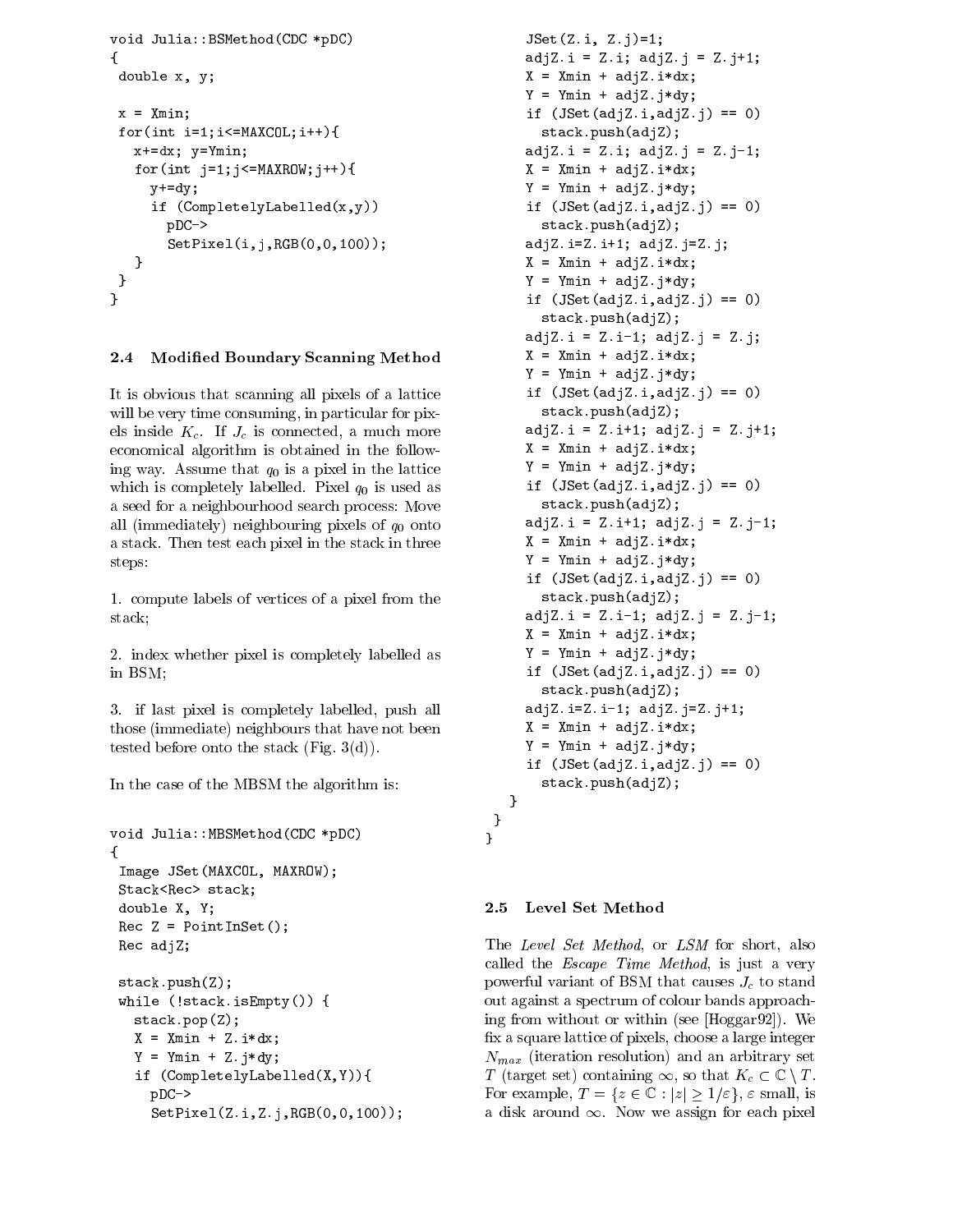

Figure 4: A Julia set obtained by (a) the LSM, (b) the LSM but showing the border of the encirclements, (c) the CPM and (d) the DEM

q from the lattice an integer label  $l_c(q;T)$  in the following way:

$$
l_c(q;T) = \begin{cases} k, & \text{provided } p_c^i(q) \notin T \text{ and} \\ & p_c^k(q) \in T \text{ for } 0 \le i < k \\ & \text{and } k \le N_{max} \\ 0, & \text{otherwise.} \end{cases}
$$

The interpretation of a nonzero  $l_c(q;T)$  is ob- $\mathbf{v}$  is the total latter to  $\mathbf{v}$  is the  $\mathbf{v}$  is the  $\mathbf{v}$  is the  $\mathbf{v}$ cape time", measured in the number of iterations, needed to hit the target set T around  $\infty$ . The collection of points of a fixed label, say  $k$ , constitutes a level set  $(Fig. 4(a), (b))$ .

#### 2.6 Continuous Potential Method

The Continuous Potential Method, or CPM for short, allows to represent the potential of  $K_c$  as a smooth parameterised surface

$$
pot_c \colon \mathbb{C} \setminus K_c \to \mathbb{C} \times \mathbb{R},
$$

which is approximately given by

$$
pot_c(z_0)=\left(z_0,\frac{\log|z_n|}{2^n}\right),
$$

where  $z_k = z_{k-1} + c, \, k = 1, 2, \ldots, n, \, n = t_c(z_0; T)$  ou and  $T = \{z \in \mathbb{C} : |z| \ge 1/\varepsilon\}$  for small  $\varepsilon$ (Fig. 4(c)). Note that the level curves of  $pot_c$ are circle-like far outside.

#### Distance Estimator Method  $2.7$

The Distance Estimator Method, or DEM for short, usually applies for z near  $K_c$  (connected); see Fig. 4(d). Let c be fixed. Choose  $N_{max}$  and  $R = 1/\varepsilon$ , where  $T = \{z \in \mathbb{C} : |z| \geq 1/\varepsilon\}$  for small  $\varepsilon$  is the target set around  $\infty$ . For each  $z_0$ we will determine a label  $l(z_0)$  from  $\{0, \pm 1, 2\}$  (0) for  $z_0 \in K_c$ ,  $\{+1, -1\}$  for  $z_0$  close to  $K_c$ , 2 for  $z_0$ not close to  $K_c$ : Compute

$$
z_{k+1} = z_k^2 + c, \quad k = 0, 1, 2, \dots
$$

until either  $|z_{k+1}| \geq R$  or  $k = N_{max}$ . In the second case we set  $l(z_0) = 0$ . In the other case we have  $|z_n| \geq R$  with  $n = k + 1 = l_c(z_0; T)$  and  $z_0$  is still candidate for a point close to  $K_c$ . Thus we try to estimate its distance having saved the orbit  $\{z_0, z_1, \ldots, z_n\}$ :

$$
z'_{k+1} = 2z_k z'_k, \ z'_0 = 1, \ k = 0, 1, \dots, n-1. \quad (3)
$$

If in the course of the iteration of Eq. (3) we get an over
ow, i.e. if

$$
|z'_{k+1}| \geq OVERFLOW
$$

for some k, then  $z_0$  should be very close to  $K_c$ , thus we label  $z_0$  by  $-1$ . If no overflow occured, then we estimate the distance of  $z_0$  from  $K_c$  by

$$
d(z_0,K_c)=2\frac{|z_n|}{|z_n'|}\log|z_n|
$$

and set

$$
l(c) = \begin{cases} 1, & \text{if } d(z_0, K_c) < DELTA \\ 2, & \text{otherwise.} \end{cases}
$$

#### $3 -$ 3 COMPARATIVE RESULTS

We compared the above mentioned algorithms by evaluating two of their basic characteristics: the speed with which they compute the corresponding Julia set and the *efficiency* with which they display it to the computer screen. The complex number used in all cases was the "difficult" value

Table 1 presents the sequential runtime measured for each of the seven methods (IIM, MIIM, BSM, MBSM, LSM, CPM, DEM) for the computation of the Julia set. A first observation from these results concerns the increase of the runtimes, while increasing the resolution (Res row) of the images. A second observation concerns the low runtime obtained for the BSM and MBSM methods; the latter is obviously an improvement of the former. The IIM and the MIIM are the fastest methods, but, of course, it depends upon the number of